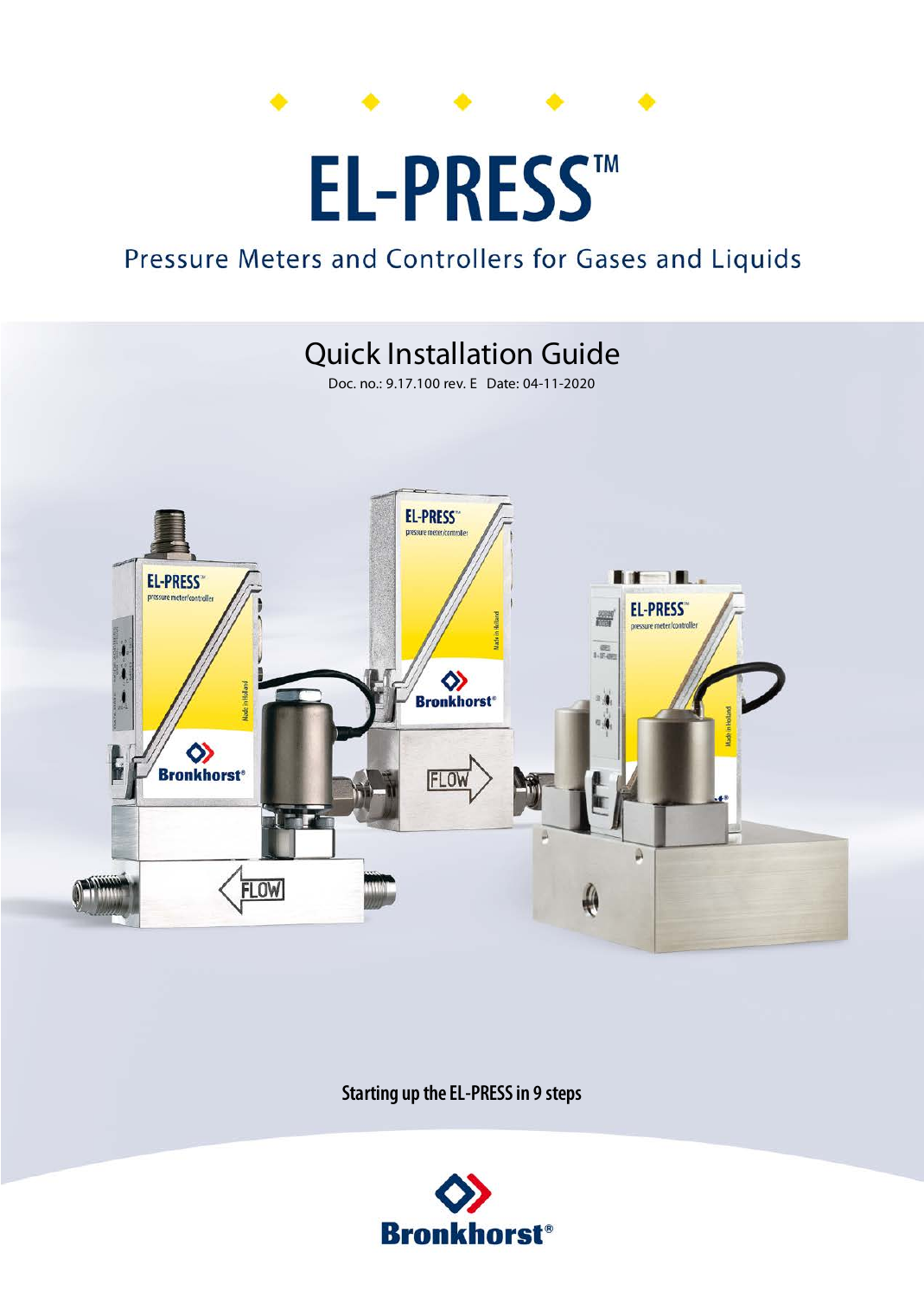# SCOPE OF THIS GUIDE

This Quick Installation Guide covers the **EL-PRESS** series Digital Pressure Meters and Controllers. These instruments are equipped with a diaphragm type piezoelectric resistive pressure sensor and offer high accuracy, stability and reliability. These instruments are designed for laboratory and clean processing conditions and are suited to measure and control pressure ranges between 0… 100 mbar and 0…400 bar. **EL-PRESS** instruments are equipped with a digital printed circuit board, featuring diagnostics and counter functions, digital communication (RS232) and a PID controller. Thanks to the 'multibus' concept, instruments can be equipped with an onboard fieldbus interface as an option.

> **6**. Electrical connection **7.** Analog/digital operation

**9.** Purging

**8.** Multifunctional switch operation

This Quick Installation Guide will help you start up your **EL-PRESS** in 9 steps, covering the following subjects:

- **1.** Checking functional properties
- **2.** Checking pressure
- **3.** Checking piping
- **4.** Mounting/installing instrument
- **5.** Leak check

#### **Other applicable documents:**

- Manual **EL-PRESS** series (document no. 9.17.101)

| <b>Interfaces</b>                 | Manual   | Hook-up diagram |
|-----------------------------------|----------|-----------------|
| - Analog/RS232 interface          | 9.17.027 | 9.16.119        |
| - CANopen interface               | 9.17.131 | 9.16.217        |
| $-DeviceNetm interface$           | 9.17.026 | 9.16.122        |
| - $F$ ther $C$ AT® interface      | 9.17.063 | 9.16.124        |
| - EtherNet/IP interface           | 9.17.132 | 9.16.215        |
| - FLOW-BUS interface              | 9.17.024 | 9.16.120        |
| - Modbus ASCII / RTU interface    | 9.17.035 | 9.16.123        |
| - Modbus TCP interface            | 9.17.035 | 9.16.234        |
| - POWERLINK interface             | 9.17.142 | 9.16.236        |
| - PROFIBUS DP interface           | 9.17.025 | 9.16.121        |
| - PROFINET interface              | 9.17.095 | 9.16.148        |
| - Custom bus & I/O configurations | n/a      | 9.16.118        |



· The instrument manual and hook-up diagrams can be downloaded from the **EL-PRESS** product pages on the Bronkhorst website: **www.bronkhorst.com/products/pressure** 

· Other documents can be found on our general download page (**www.bronkhorst.com/downloads**)

### Starting up

| <b>Check functional properties</b><br>Before installing the instrument, check if the properties stated on the<br>instrument label match your requirements:<br>• Flow and/or pressure rate<br>• Media to be used in the instrument<br>• Upstream and downstream pressure(s) | P-602CV-21KA-RAD-22-V<br>8 In/min Air<br>5 bar (a)/1 bar (a)<br>20°C N.C. Control Valve |
|----------------------------------------------------------------------------------------------------------------------------------------------------------------------------------------------------------------------------------------------------------------------------|-----------------------------------------------------------------------------------------|
| • Operating temperature<br>• Valve type (N.C. - Normally Closed / N.O. - Normally Open)<br>• Input and output signal                                                                                                                                                       | M <sub>RC</sub> <sub>3</sub>                                                            |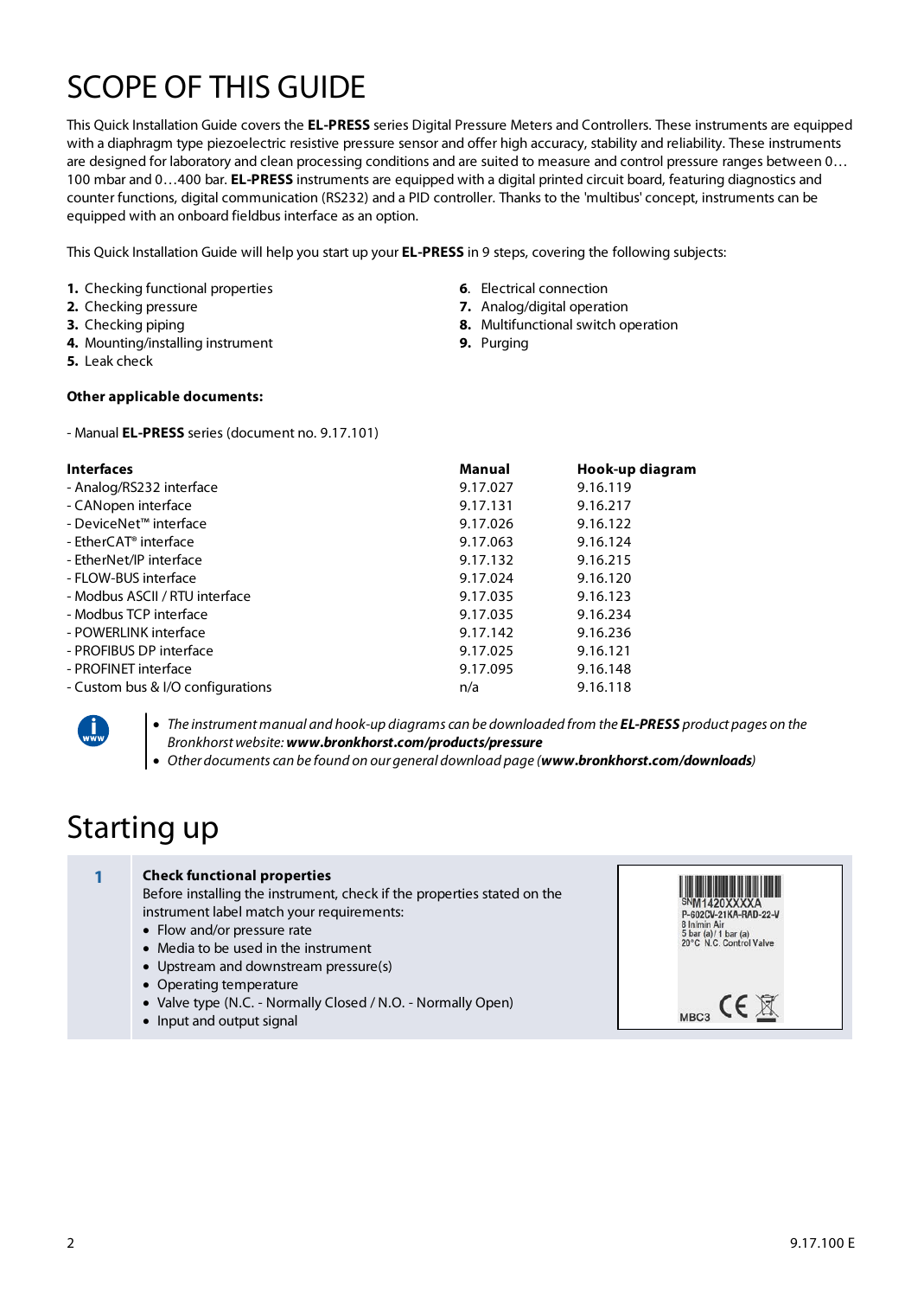| $\overline{2}$ | a. Check pressure rating<br>Before installation, make sure that the pressure rating is in accordance with<br><b>Pressure tested</b><br>the safety factor of your application.<br><b>XXX</b><br>bar<br>The tested pressure is stated on the instrument with a red label. If this label<br><b>He leak tested</b><br>is missing, or if the tested pressure is insufficient, the instrument must not<br>be mounted in the process line and should be returned to the factory.                                                                                            |  |  |  |  |
|----------------|----------------------------------------------------------------------------------------------------------------------------------------------------------------------------------------------------------------------------------------------------------------------------------------------------------------------------------------------------------------------------------------------------------------------------------------------------------------------------------------------------------------------------------------------------------------------|--|--|--|--|
|                | b. Check operating conditions<br><b>EL-PRESS</b> instruments are suitable for use at temperatures between -10 and +70 °C. The instrument housing has<br>ingress protection rating IP40, implying that the equipment is suited for general purpose indoor (dry) applications,<br>like laboratories and machine enclosures.                                                                                                                                                                                                                                            |  |  |  |  |
| 3              | Check if system piping is clean<br>For reliable operation, always make sure the fluid stream is clean.<br>Use filters to ensure a moisture, oil and particle free gas stream (recommended pore-size: 5 $\mu$ m).<br>If back flow can occur, the use of a downstream filter and a check valve is also recommended. Select a suitable<br>filter size, to avoid a too high pressure drop.                                                                                                                                                                               |  |  |  |  |
| 4              | <b>Mounting/installing</b><br>• P-500/600/700 instruments: install the instrument in the line in accordance with the flow arrow on the<br>instrument body.<br>• P-800 instruments: install the fluid connections in accordance with the inscriptions on the instrument body (IN,<br>OUT, RELIEF)<br><b>EL-PRESS</b><br><b>EL-PRESS</b><br>ΙN<br>OUT<br>◇<br>◇<br>RELIEF<br><b>Bronkhorst</b> *<br><b>Bronkhorst</b><br><b>FLOW</b><br><b>FLOW</b><br><b>Back pressure control (P-700)</b><br>Forward pressure control (P-600)<br>Process Pressure Controller (P-800) |  |  |  |  |
|                | For high flow rates, installing the pressure meter in a separate branch is<br>strongly recommended (using a T-piece fitting).<br><b>FLOW</b><br>FIE                                                                                                                                                                                                                                                                                                                                                                                                                  |  |  |  |  |
|                | • Tighten the fluid connections according to the instructions of the supplier of the fittings. The use of Swagelok RS-<br>type stainless steel adapters and Bronkhorst® elastomer O-rings is recommended.<br>• Avoid installation in close proximity of mechanic vibration and/or heat sources.                                                                                                                                                                                                                                                                      |  |  |  |  |
| 5              | <b>Leak check</b><br>Check the fluid system for leaks before applying pressure, especially if toxic, explosive or other dangerous fluids<br>are used.                                                                                                                                                                                                                                                                                                                                                                                                                |  |  |  |  |

m.